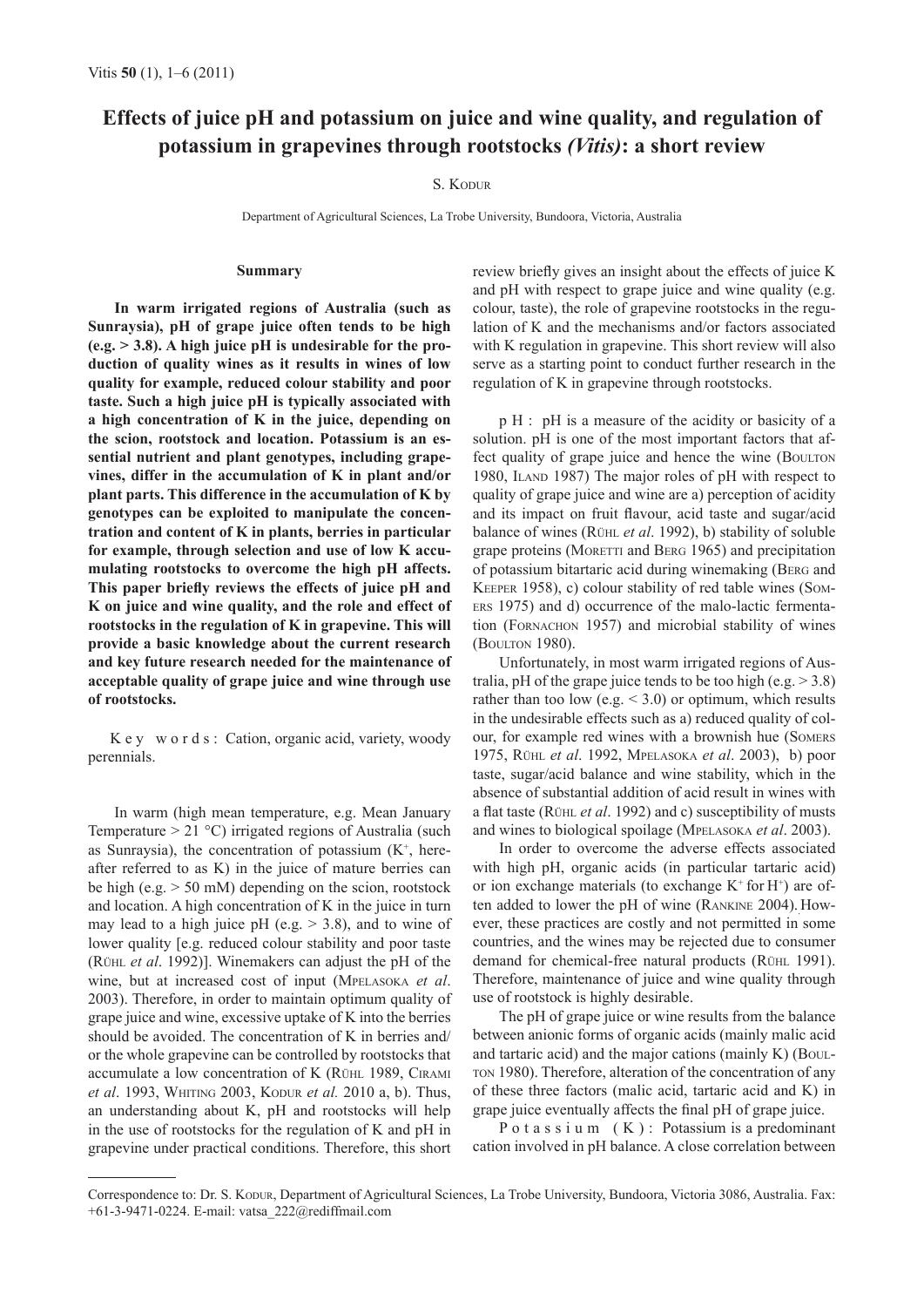the pH and concentration of K in grape juice and/or wine, has often been reported (HALE 1977, SOMERS 1977, BOULTON 1980, ILAND 1987). Potassium is an important and essential nutrient element for grapevine growth, yield and desired composition and quality of grape juice and wine. Potassium is the most abundant cation in living plant cells constituting up to 10 % of plant dry matter (LEIGH and WYN-JONES 1984, VERY AND SENTENAC 2003) and membranes of plants are highly permeable to K. Potassium plays an important role for example, in the turgor regulation, charge balance, protein synthesis (LEIGH and WYN-JONES 1984), enzyme activation (WALKER *et al*. 1998) and cellular transport processes (PATRICK *et al*. 2001). However, when K availability is in excess (e.g. juice  $K > 50$  mM), in association with organic acids, K changes qualitative factors of grape juice and wine. The effects associated with K and organic acids are as follows.

a) High concentration of K in grape juice decreases the concentration of free acids (in particular tartaric acid) in juice, and results in an overall increase in the pH of grape juice, must and wine (GAWEL *et al*. 2000). During winemaking, a high concentration of K in wine increases the precipitation of tartaric acid in the salt form of potassium bitartaric acid, and hence decreases the concentration of free tartaric acid. Thus, a high concentration of K in wine makes pH adjustment difficult and expensive. There are many factors which affect the pH of grape juice and thereby the final composition and quality of juice and wine. These factors may be stoichiometric exchange of organic acid hydrogen ions with cations (e.g. K) leading to a decrease in the concentration of free acids, and the tartaric acid/malic acid ratio (GAWEL *et al*. 2000).

b) High concentration of K in juice may decrease the rate of degradation of malic acid through respiration of malic acid, by impeding transfer of malic acid from the vacuole storage pools to the cytoplasm, the site of degradation of malic acid (HALE 1977).

c) High concentration of malic acid increases malolactic fermentation, a secondary fermentation carried out by many lactic acid bacteria and which may have either a positive or negative effect on the organoleptic quality of the wine (MPELASOKA *et al*. 2003). A correlation between the concentration of K and malic acid in juice as the berries ripened (HALE 1977), suggests the positive effect of concentration of K on concentration of malic acid in grape juice.

d) Tartaric acid is a significantly stronger acid than is malic acid. Consequently, at similar values of total acidity, a lower tartaric acid/malic acid ratio may result in a higher pH (BOULTON 1980, GAWEL *et al*. 2000). Tartaric acid gives a crisp and fresh acid taste to the wine (RÜHL 2000), and therefore an optimum concentration of tartaric acid in juice is highly desirable. However, a high concentration of K in grape juice can lead to reduced tartaric acid/malic acid concentration ratio which is undesirable for the production of high quality wines (MPELASOKA *et al*. 2003).

Rootstocks and their effect on K and juice pH in grapevine: For many centuries, cultivars of *Vitis vinifera* were grown on their own roots in the grape-growing regions of Europe. However, problems such as grape phylloxera (*Daktulosphaira vitifoliae*) and nematode infestation in vineyards encouraged widespread use of rootstocks (WHITING 2003). It has only been during the last 30 years that significant attention has been paid to the effects of rootstocks on the quality of grape juice and wine (RÜHL and WALKER 1990). The commonly-used grapevine rootstocks (from Australian perspective) and their parentage are presented in the Table. Grapevine rootstocks differ in their ability to adapt to different soil conditions, and in their resistance to soil borne pests and diseases. Furthermore, rootstocks can regulate the nutrient levels (including K) of grafted variety (RÜHL 1989, BRANCADORO *et al.* 1994, FISARAKIS *et al.* 2004, ANTONIO IBACACHE and CARLOS SIERRA 2009). Differences between rootstocks in the accumulation of K in grapevines, led to use of certain rootstocks to regulate the concentration of K in shoot parts and hence the juice pH.

A close association between K uptake of a rootstock (measured as accumulation of K in the petioles), and the effect of the rootstock on the pH of the scion grape juice (RÜHL and WALKER 1990) shows that increased pH in juice is generally affected by rootstocks**.** Under some warm irrigated conditions of Australia, pH in grape juice and wine is too high, and such studies have further established the rootstock effects on concentration of K and the pH of grape juice (RÜHL and WALKER 1990, RÜHL 1991). HALE (1977) predicted the non-suitability of rootstocks which accumulate very high concentrations of K in juice of the scion (e.g. 'Dogridge' grafted with 'Shiraz'), when grown under warm irrigated conditions.

P o t a s s i u m u p t a k e a n d a c c umulation in grapevine rootstocks: rootstocks vary in the accumulation of K into the various parts of grapevines. High accumulation of K in petioles (DOWNTON 1985) and in juice and wine (CIRAMI *et al*. 1984) was found for Dogridge. A high concentration of K in shoot parts (e.g. petiole and laminae) was also reported for Freedom (RÜHL 1991), 1613C and Harmony (ANTONIO IBACACHE AND CAR-LOS SIERRA 2009). Ability of rootstocks such as 99 R, 110 R, SO4 and/or 44-53 M to accumulate higher K content in grapevine was also similarly reported (BRANCADORO *et al.* 1994, NIKOLAOU *et al.* 2000, GARCIA *et al.* 2001, FISARAKIS *et al.* 2004). In contrast, a consistent, restricted accumulation of K in the grapevines was found for 140 R (RÜHL and WALKER 1990, RÜHL 1993, KODUR *et al.* 2010 a, b). Existence of these differences between rootstocks means that, the content or concentrations of K in grapevine parts can be regulated by careful selection of rootstocks based on our need (e.g. a low K accumulating rootstock for areas where soils are rich in available K and vice-versa). Such differences between rootstocks in the concentration or content of K in the berry juice of the scion or shoot parts are mainly due to differences in their ability in K uptake from soil and root to shoot transport of K (RÜHL 1989, KODUR *et al.* 2010 a). Potassium is taken up by plant roots from a wide range of external concentrations, varying from 0.1 to 10 mM (HAWKESFORD and MILLER, 2004). Potassium taken up by plants from soil is generally transported to different plant parts at a higher rate than are other nutrients, for example Ca, Mg (MENGEL AND KIRKBY 2001) and K delivery to the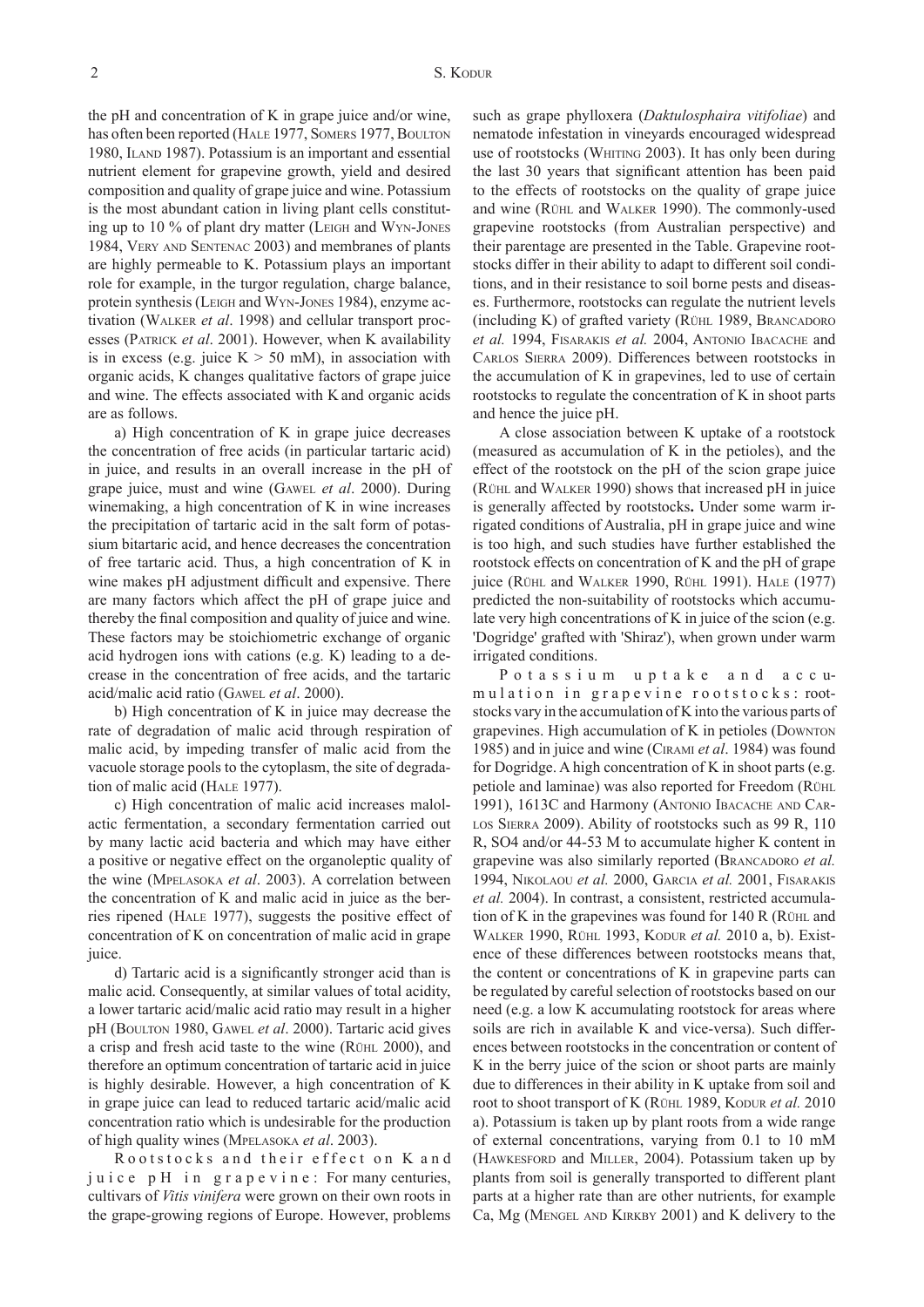# T a b l e

The parentage of some of the commonly used rootstock hybrids in Australia

| Parentage                                                                                                                                                        | Derivatives (Rootstock hybrids)                                                      |
|------------------------------------------------------------------------------------------------------------------------------------------------------------------|--------------------------------------------------------------------------------------|
| V. riparia x V. rupestris                                                                                                                                        | 3309 and 3306 Couderc<br>101-14 Millardet et de-Grasset<br>Schwarzmann               |
| V. berlandieri x V. riparia                                                                                                                                      | SO <sub>4</sub><br>5BB Kober/5A Teleki<br>5C Teleki<br>420A Millardet and de-Grasset |
| V. berlandieri x V. rupestris                                                                                                                                    | 1103 Paulsen<br>99 Richter<br>110 Richter<br>140 Ruggeri                             |
| V. vinifera x V. berlandieri<br>V. vinifera x V. rupestris                                                                                                       | 333EM, 41 B<br>1202 Couderc, ARG No. 1                                               |
| V. champinii x V. rupestris,<br>V. champinii x V. riparia,<br>V. champinii x V. Vinifera                                                                         | Lider's K and J series                                                               |
| (V. vinifera x 333 EM) x V. berlandieri<br><i>V. longii</i> x Othello ( <i>V. labrusca</i> x <i>V. riparia</i> x <i>V. Vinifera</i> )<br>Dogridge x 1613 Couderc | Fercal<br>1613 Couderc<br>Harmony, Freedom                                           |

root surface is predominantly brought about by diffusion (SEIFFERT *et al.* 1995). In plant system, K transport into the cells involves multiple mechanisms, and movement of K inside plants is mediated by plant K transporters and channels. Potassium carriers mediate energized high and low affinity uptake whereas potassium channels mediate passive low affinity potassium transport across plant cell membranes. The high-affinity transport system relates to K uptake at low external K concentrations  $(< 1$  mM) whereas low affinity transport system relates to high external K concentrations (> 1 mM). The K channels and/or transporters in plants, their importance and functions have been well discussed (FOX and GUERINOT 1998, VERY and SENTENAC, 2003, ASHLEY *et al*. 2006, GIERTH and MASER 2007, CHEN *et al.* 2008, SZCZERBA *et al.* 2009). It has been shown that cultivars of grapevine may vary with respect to free space properties (MAGGIONI and VARANINI, 1983) and transport at plasma membrane level (PINTON *et al.* 1990).

Plant roots (or root-based factors) play an important role in K uptake and/or accumulation in grapevine. Plant genotypes vary with respect to their rooting morphology (e.g. root length) and the rooting pattern (e.g. branching) which may have a large effect on the pattern of K uptake from the soil. The differences in the root morphology and density in the soil profile between genotypes may affect differential acquisition of K (SWANEPOEL and SOUTHEY 1989). Root hairs are the major region of nutrient absorption and they enhance the absorptive surface area of roots (WANG *et al*. 2006). The importance of root hairs in K uptake and transport was revealed in Arabidopsis (AHN *et al*. 2004). Root exudates also play predominant role in the mineral nutrition of grapevine, by either containing signals for the

regulation of microbial activity, or by providing molecules to control rhizosphere processes to increase nutrient acquisition (DAKORA and PHILLIPS 2002). Root pressure on the other hand found to enhance K uptake and roots to shoot transport of K, particularly in young grapevines (Kodur *et al.* 2010 a, b).

Other factors that affect K uptake and/or accumulation in grapevine may include plant growth and vigour; shoot demand for K in relation to the root size, shoot/roots weight, interaction between K and other ions (e.g. Na, Mg), scion used in the study and rootstock-scion interaction. A series of experiments on a range of rootstocks grown as ungrafted (KODUR *et al.* 2010 a) or grafted with 'Shiraz' scion (KODUR *et al.* 2010 b) showed that a) irrespective of grafting, total uptake of K in grapevine was positively affected by grapevine growth and vigour but not affected by total water use, b) accumulation of K in the shoot of grapevine (ungrafted) was positively affected by shoot vigour, shoot demand for K in relation to the root size, shoot/roots dry weight and root pressure, but not affected by transpiration rate, and c) accumulation of K in the shoot of grapevine (grafted with 'Shiraz') was positively affected by root pressure, but not affected by either shoot/roots dry weight or transpiration rate. The accumulation of K in grapevine is also affected by vineyard management practices. For example, increased K supply to soil found to increase K levels in various parts of grapevine (MORRIS *et al.* 1980, PONI *et al.* 2003) while shoot trimming (which affect the source sink balance in grapevine) found to decrease K concentration in leaf blade (PONI *et al.* 2003). Therefore, any kind of differences in the response between rootstocks to one or more of these factors, in particular root-based, will contribute to differences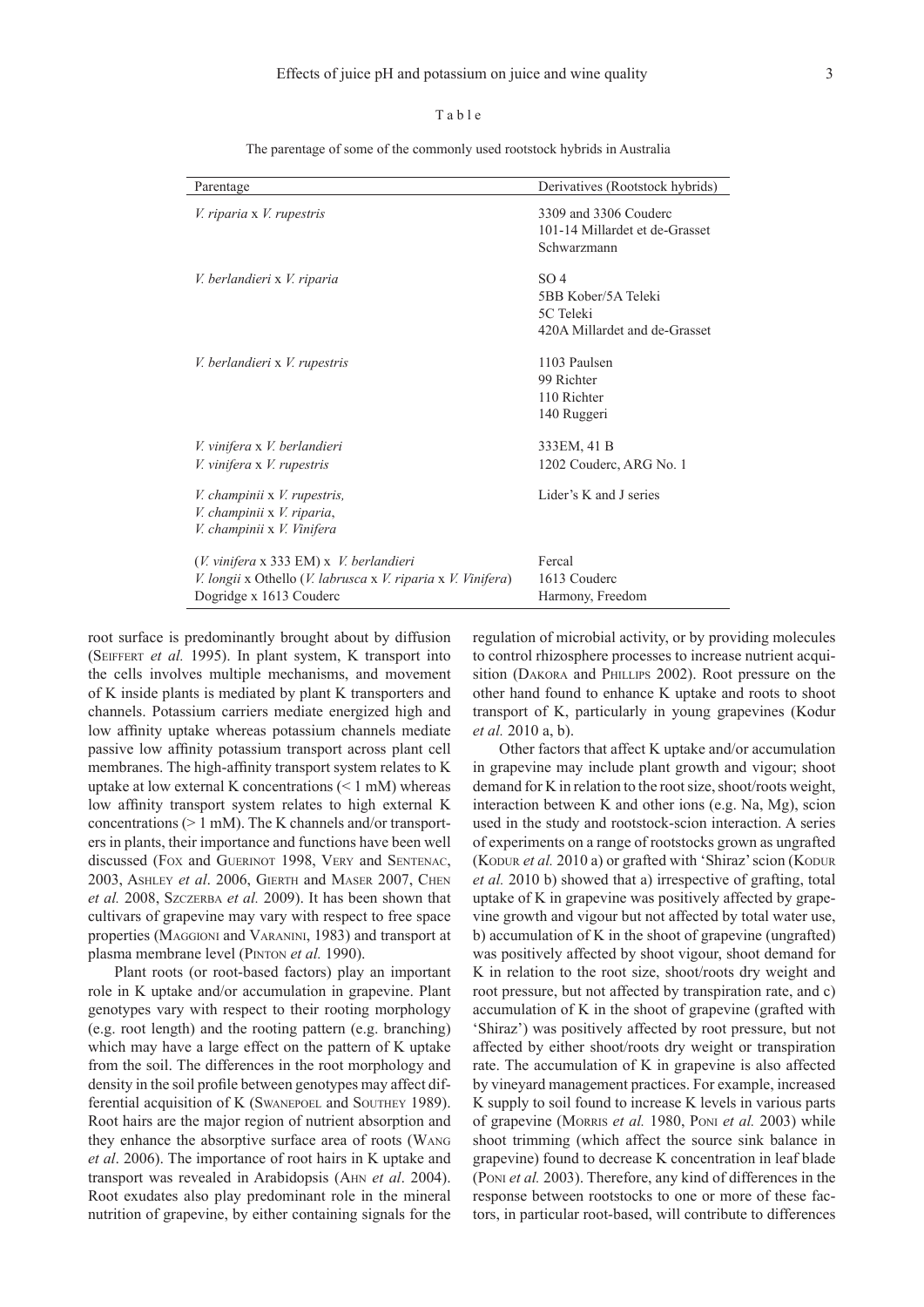in the pattern of K uptake, transport and accumulation in grapevine.

The accumulation of K in grapevine may also depend on the rootstock parentage. For example, RÜHL (1989) showed that in the shoot, concentration of K in the progenies from the crosses between *V. berlandieri* and *V. rupestris* (110 R, 140 R and 1103 P) was low, but b) *V. champinii* selection cv. Dogridge was high. Similarly, Freedom, a descendant of Dogridge, is also known to accumulate high concentration of K in shoot parts. A lower K accumulation in petioles of rootstocks with *V. berlandieri* background is also evident from other reports (e.g. WOLPERT *et al.* 2005). On the other hand, the evaluation of red wines made on a small scale (juice not adjusted for high pH) shows that the use of *V. champinii* rootstocks may impact negatively on the quality of red wine in some situations, which is due to the high content of K in the juice (MAY 1994). These studies indicate the differences between rootstocks in the accumulation of K and the possible association of genetic factors in such accumulation, in particular to the shoot parts of rootstocks. If this were the case, rootstocks bred for low K absorption, and low transport from roots to shoot may help in the regulation of K in grapevines. Such breeding is in progress elsewhere (WALKER and CLINGELEFFER 2009), yet information on the genes involved, and the nature of genes related to the regulation of K is limited.

However, the performance of some grapevine rootstocks in the accumulation of K into the grapevine parts is not always similar. For example, a high accumulation of K in 1103 P and a low accumulation of K in Dogridge, in the grapevine were reported by SCIENZA *et al*. (1986). Nevertheless, these differences in the accumulation of K into some rootstocks between different studies could be due to differences in the growing environments (field, glasshouse, grafted with a scion, grown on own-roots), use of different clones of the same rootstocks and differences in sampling time and stage. As with rootstocks, the scion may affect the accumulation of K into the juice, which may also depend on external supply of K. Biomass allocation within the plant and root development in grafted grapevine depends on scion genotypes (TANDONNET *et al.* 2010) and exploitation of genetic variability in mineral nutrition is high when a scion is grafted to rootstocks due to interspecific variation among rootstocks in nutrient uptake and translocation to the scion (GABLEMAN *et al.* 1986). Therefore, scion used in the study and the interaction between rootstock-scion is also of prime consideration while assessing the effect of rootstocks in the K accumulation. Nevertheless, the studies on the mechanisms by which rootstocks and/or scions regulate the accumulation of K are limited and needs further research. Based on the current knowledge, some of the possible fruitful areas of further research are listed below.

 $Key$  future research: a) Studies on the relative impact of the climate and in particular soil factors on the long term performance of the grafted grapevines (rootstocks-scion interaction) in the regulation of juice pH and K in juice.

b) In depth studies to determine the specific role and the mechanisms by which the scion inter-relates with the rootstock to regulate the accumulation of K in the grapevines, in a particular rootstock-scion combination. Experiments that involve an identical rootstock but grafted with different scions may show the possible role of scion/s on a particular rootstock, or the combined effect of a rootstockscion combination.

c) Given the importance of growth as a driver of accumulation of K in grapevines, comparative studies between rootstocks with high vigour and low vigour in the extent of accumulation of K in vegetative tissues and berries of a common scion.

d) Studies to determine the differences between rootstocks in the retranslocation of K from leaves to the berries, on various scions (particularly in a well established vineyard where genotypic differences between grapevines in shoot growth and internal status of K differ largely).

e) Detailed microscopic studies to identify the location of retention, and restriction of movement of K within the roots of 140 R and other promising rootstocks that can restrict the accumulation of K into the berries (e.g. studies that involve cross and longitudinal sections of roots, to identify the pattern of distribution of K in various root zones and parts).

f) Genetic, physiological and molecular physiological studies to identify the inheritance of rootstock ability to limit the accumulation of K in grapevines and the gene/s that may be involved.

## **Conclusions**

The current short review shows the adverse effects associated with high juice pH and high concentration of K in juice on the quality of wine (e.g. reduced colour stability and poor taste) and highlights the practical suitability of rootstocks in the regulation of K in grapevine and in turn the juice pH. Consideration of the basic knowledge provided in this review and further research on mechanisms by which rootstocks differ in the accumulation of potassium in grapevine will help in the maintenance of acceptable quality of grape juice and wine through selective use of rootstocks.

### **Acknowledgements**

This study was supported by an International Postgraduate Research Scholarship and a La-Trobe University Postgraduate Research Scholarship.

### **References**

- AHN, S. J.; SHIN, R.; SCHACHTMAN, D. P.; 2004: Expression of KT/KUP genes in *Arabidopsis* and the role of root hairs in K<sup>+</sup> uptake. Plant Physiol. **134,** 1135-1145.
- ANTONIO IBACACHE, G.; CARLOS SIERRA, B.; 2009: Influence of rootstocks on nitrogen, phosphorus and potassium content in petioles of four table grape varieties. Chilean J. Agric. Res. **69,** 503-508.
- ASHLEY, M. K.; GRANT, M.; GRABOV, A.; 2006: Plant responses to potassium deficiencies: a role for potassium transport proteins. J. Exp. Bot. **57,** 425-436.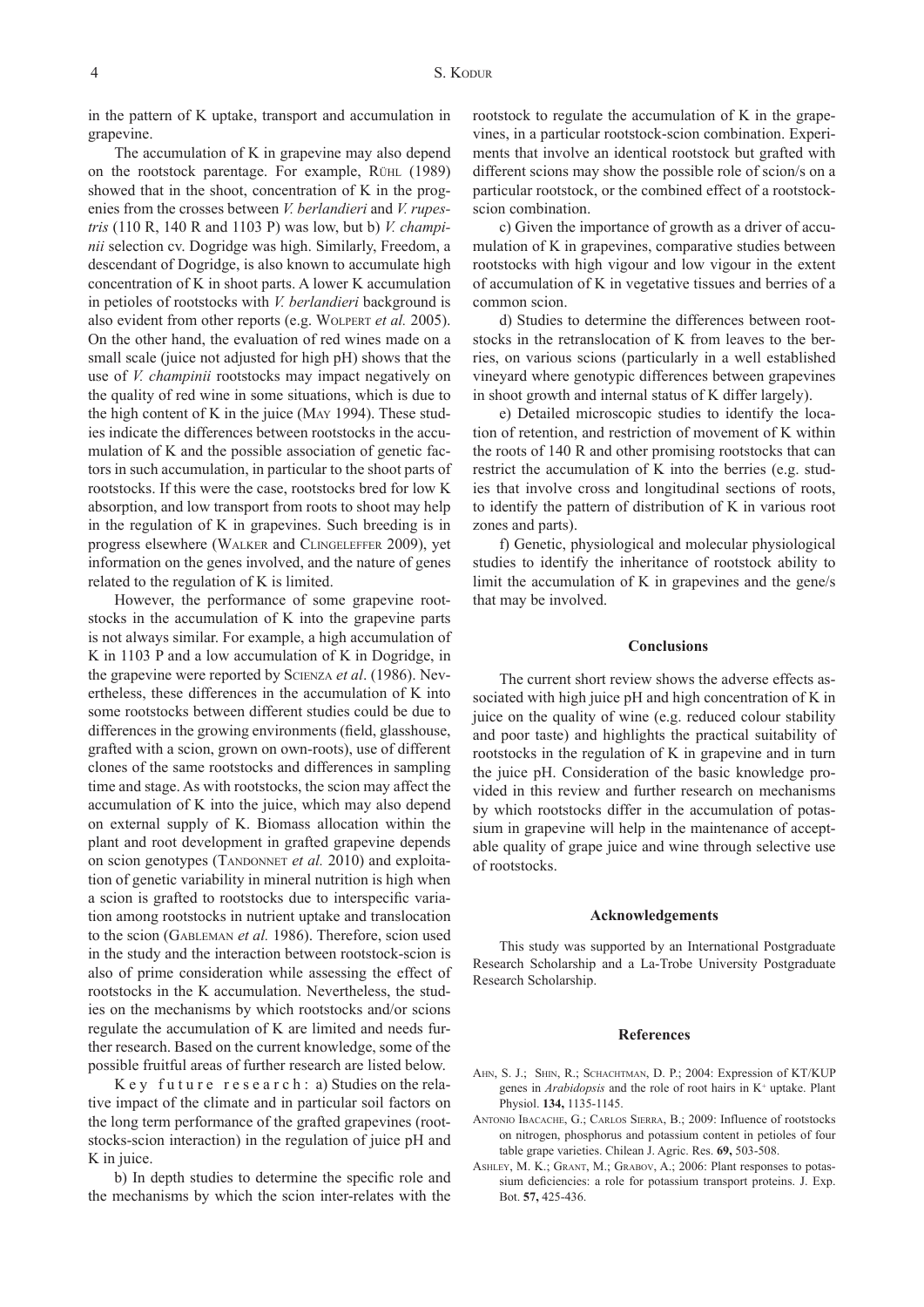- BERG, H. W.; KEEFER, R. M.; 1958: Analytical determination of tartrate stability in wine. I. Potassium bitartrate. Am. J. Enol. Vitic. **9**, 180-193.
- BOULTON, R.; 1980: The general relationship between potassium, sodium and pH in grape juice and wine. Am. J. Enol. Vitic. **31,** 182-186.
- BRANCADORO, L.; VALENTI, L.; REINA, A.; SCIENZA, A.; 1994: Potassium content of grapevine during the vegetative period: The role of the rootstock. J. Plant Nutr. **17,** 2165-2175.
- CIRAMI, R. M.; MCCARTHY, M. G.; GLENN, T.; 1984: Comparison of the effects of rootstocks on crop, juice and wine composition in a replanted nematode-infected Barossa Valley vineyard. Aust. J. Exp. Agric. Anim. Hus. **24**, 283-289.
- CIRAMI, R. M.; MCCARTHY, M. G.; NICHOLAS, P. R.; 1993: Clonal selection and evaluation to improve production of Cabernet Sauvignon grapevines in South Australia. Aust. J. Exp. Agric. **33,** 213-220.
- CHEN, Y. F.; WANG, Y.; WU, W. H.; 2008: Membrane transporters for nitrogen, phosphate and potassium uptake in plants. J. Integr. Plant Biol. **50,** 835–848.
- DAKORA, F. D.; PHILLIPS, D. A.; 2002: Root exudates as mediators of mineral acquisition in low-nutrient environments. Plant Soil **245**, 35-47.
- DOWNTON, W. J. S.; 1985: Growth and mineral composition of the Sultana grapevine as influenced by salinity and rootstock. Aust. J. Agric. Res. **36,** 425-434.
- FISARAKIS, I.; NIKOLAOU, N.; TSIKALAS, P.; THERIOS, I.; STAVRAKAS, D.; 2004: Effect of salinity and rootstock on concentration of potassium, calcium, magnesium, phosphorus, and nitrate-nitrogen in Thompson Seedless grapevine. J. Plant Nutr. **27,** 2117-2134.
- FORNACHON, J. C. M.; 1957: The occurrence of malo-lactic fermentation in Australian wines. Aust. J. Appl. Sci. **8,** 120-129.
- FOX, T. C.; GUERINOT, M. L.; 1998: molecular biology of cation transport in plants. Annu. Rev. Plant Physiol. Plant Mol. Biol. **49,** 669-696.
- GABLEMAN, W. H.; GERLOFF, G. C.; SCHETTINI, T.; COLTMAN, R.; 1986: Genetic variability in root systems associated with nutrient acquisition and use. HortScience **21,** 971-973.
- GARCIA, M.; GALLEGO, P.; DAVEREDE, C.; IBRAHIM, H.; 2001: Effect of three rootstocks on grapevine (*Vitis vinifera* L) cv. Negrette, grown hydroponically. I. Potassium, calcium and magnesium nutrition. S. Afr. Enol. Vitic. **22,** 101-103.
- GAWEL, R.; EWART, A.; CIRAMI, R.; 2000: Effect of rootstock on must and wine composition and the sensory properties of Cabernet Sauvignon grown at Langhorne Creek, South Australia. Aust. NZ. Wine Ind. J. **15,** 67-73.
- GIERTH, M.; MASER, P.; 2007: Potassium transporters in plants-Involvement in K+ acquisition, redistribution and homeostasis. FEBS Lett. **581,** 2348-2356.
- HALE, C. R.; 1977: Relation between potassium and the malate and tartrate contents of grape berries. Vitis **16,** 9-19.
- HAWKESFORD, M. J.; MILLER, A. J.; 2004: Ion-coupled transport of inorganic solutes. In: M. R. BLATT (Eds): Membrane Transport in Plants: Annual Plant Reviews **15**, 105-134. Oxford: Blackwell publishing Ltd.
- ILAND, P. G.; 1987: Interpretation of acidity parameters in grapes and wine. Aust. Grapegrower Winemaker **5**, 81-85.
- KODUR, S.; TISDALL, J. M.; TANG, C.; WALKER, R. R.; 2010: Accumulation of potassium in grapevine rootstocks (*Vitis*) as affected by dry matter partitioning, root-traits and transpiration. Aust. J. Grape Wine Res. **16,** 273-282.
- KODUR, S.; TISDALL, J. M.; TANG, C.; WALKER, R. R.; 2010: Accumulation of potassium in grapevine rootstocks (*Vitis*) grafted to Shiraz as affected by growth, root-traits and transpiration. Vitis **49,** 7-13.
- LEIGH, R. A; WYN-JONES, R. G.; 1984: A hypothesis relating critical potassium concentrations for growth to the distribution and functions of this ion in the plant cell. New Phytol. **97**, 1-13.
- MAGGIONI, A.; VARANINI, Z.; 1983: Free-space binding and uptake of ions by excised roots of grapevine. In: M. R. Saric; B. C. Loughman (Eds): Genetic aspects of plant nutrition, 133-137. Martinus Nijhoff/ Dr. W. Junk Publishers, The Hague, Boston, Lancaster.
- MAY, P.; 1994: Using Grapevine Rootstocks: The Australian Perspective. Winetitles: Adelaide.
- MENGEL, K.; KIRKBY, E. A.; 2001: Principles of Plant Nutrition. Kluwer Acad. Publ., London.
- MORRIS, J. R.; CAWTHORN, P. L.; FLEMING, J. W.; 1980: Effect of high rates of potassium fertilization on raw product quality and changes in pH and acidity during storage of Concord grape juice. Am. J. Enol. Vitic. **31,** 323-328.
- MPELASOKA, B. S.; SCHACHMAN, D. P.; TREEBY, M. T.; THOMAS, M. R.; 2003: A review of potassium nutrition in grapevines with special emphasis on berry accumulation. Aust. J. Grape Wine Res. **9,** 154-168.
- MORETTI. R. H.; BERG, H. W.; 1965: Variability among wines to protein clouding. Am. J. Enol. Vitic. **16,** 69-78.
- NICOLAOU, N.; KOUKOURIKOU, M. A.; KARAGIANNIDIS, N.; 2000: Effects of various rootstocks on xylem exudates cytokinin content, nutrient uptake and growth patterns of grapevine *Vitis Vinifera* L. cv. Thompson Seedless. Agronomie **20,** 363-373.
- PATRICK, J. W.; ZHANG, W.; TYERMAN, S. D.; OFFLER, C. E.; WALKER, N. A.; 2001: Role of membrane transport in phloem translocation of assimilates and water. Aust. J. Plant Physiol. **28**, 695-707.
- PINTON, R.; VARANINI, Z.; MAGGIONI, A.; 1990: Properties of potassium uptake by seedling roots of grape cultivars. Plant and Soil **123**, 175-179.
- PONI, S.; QUARTIERI, M.; TAGLIAVINI, M.; 2003: Potassium nutrition of Cabernet Sauvignon grapevines (*Vitis vinifera* L.) as affected by shoot trimming. Plant and Soil **253,** 341-351.
- RANKINE, B. C.; 2004: Making Good Wine; with an Introduction by M. A. AMERINE. Pan Macmillan, Sydney.
- RÜHL, E. H.; 1989: Uptake and distribution of potassium by grapevine rootstocks and its implication for grape juice pH of scion varieties. Aust. J. Exp. Agric. **29**, 707-712.
- RÜHL, E. H.; 1991: Effect of potassium supply on cation uptake and distribution in grafted *Vitis champinii* and *Vitis berlandieri* × *Vitis rupestris* rootstocks. Aust. J. Exp. Agric. **31**, 687-691.
- $R$ UHL, E. H.; 1993: Effect of  $K^+$  supply on ion uptake and concentration in expressed root sap and xylem sap of several grapevine rootstock varieties. Wein. Wiss. **48,** 61-68.
- RÜHL, E. H.; 2000: Effect of rootstock and  $K^+$  supply on pH and acidity of grape juice. Acta Hortic. **512**, 31-37.
- RÜHL, E. H.; FUDA, A. P.; TREEBY, M. T.; 1992: Effect of potassium, magnesium and nitrogen supply on grape berry composition of Riesling, Chardonnay and Cabernet Sauvignon vines. Aust. J. Exp. Agric. **32,** 645-649.
- RÜHL, E. H.; WALKER, R. R.; 1990: Rootstock effects on grape juice potassium concentration and pH. In: P. J. Williams; D. M. Davidson; T. H. Lee (Eds): Proc. 7<sup>th</sup>. Aust. Wine Ind. Techn. Conf., 75-78. Adelaide, Australia. (Winetitles: Adelaide).
- SCIENZA, A.; FAILLA, O.; ROMANO, F.; 1986: Investigations on the varietyspecific uptake of minerals by grapevines. Vitis **25,** 160-168.
- SEIFFERT, S.; KASELOWSKY, J.; JUNGK, A.; CLAASSEN, N.; 1995: Observed and calculated potassium uptake by maize as affected by soil water content and bulk density. Agron. J. **87,** 1070-1077.
- SOMERS, T. C.; 1975: In search of quality for red wines. Food Technol. Aust. **27**, 49-56.
- SOMERS, T. C.; 1977: A connection between potassium levels in the harvest and relative quality in Australian red wines. Aust. Wine Brew. Spirit Rev. **96**, 32-34.
- SWANEPOEL, J. J.; SOUTHEY, J. M.; 1989: The influence of rootstock on the rooting pattern of the grapevine. S*.* Afr*.* J*.* Enol*.* Vitic. **10,** 23-28.
- SZCZERBA, M. W.; BRITTO, D. T.; KRONZUCKER, H. J.; 2009: K<sup>+</sup> transport in plants: Physiology and molecular biology. J. Plant Physiol. **166,** 447-466.
- TANDONNET, J. P.; COOKSON, S. J.; VIVIN, P.; OLLAT, N.; 2010: Scion genotype controls biomass allocation and root development in grafted grapevine. Aust. J. Grape Wine Res. **16,** 290-300.
- VERY, A. A.; SENTENAC, H; 2003: Molecular mechanisms and regulation of K+ transport in higher plants. Annu. Rev. Plant Biol. **54,** 575-603.
- WALKER, R.; CLINGELEFFER, P.; 2009: Rootstock attributes and selection for Australian conditions. Aust. Vitic. **13,** 70-76.
- WALKER, R. R.; CLINGELEFFER, P. R.; KERRIDGE, G. H.; RÜHL, E. H.; NICHO-LAS, P. R.; BLACKMORE, D. H.; 1998: Effects of the rootstock Ramsey